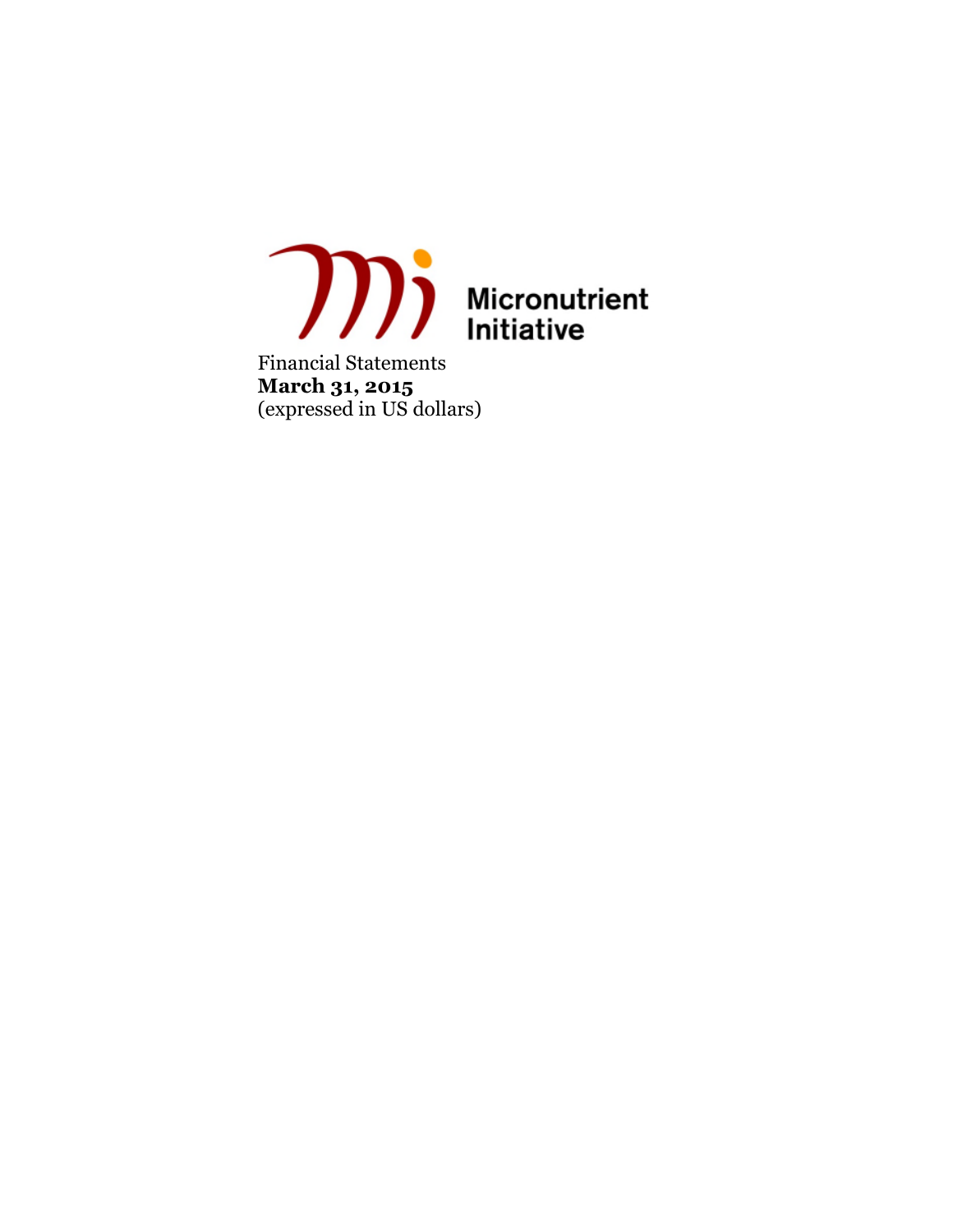

June 18, 2015

### **Independent Auditor's Report**

### **To the Members of The Micronutrient Initiative**

We have audited the accompanying financial statements of The Micronutrient Initiative, which comprise the statement of net assets as at March 31, 2015 and the statements of changes in net assets, activities and cash flows for the year then ended, and the related notes, which comprise a summary of significant accounting policies and other explanatory information.

### **Management's responsibility for the financial statements**

Management is responsible for the preparation and fair presentation of the financial statements in accordance with Canadian accounting standards for not-for-profit organizations, and for such internal control as management determines is necessary to enable the preparation of financial statements that are free from material misstatement, whether due to fraud or error.

### **Auditor's responsibility**

Our responsibility is to express an opinion on these financial statements based on our audit. We conducted our audit in accordance with Canadian generally accepted auditing standards. Those standards require that we comply with ethical requirements and plan and perform the audit to obtain reasonable assurance about whether the financial statements are free from material misstatement.

An audit involves performing procedures to obtain audit evidence about the amounts and disclosures in the financial statements. The procedures selected depend on the auditor's judgment, including the assessment of the risks of material misstatement of the financial statements, whether due to fraud or error. In making those risk assessments, the auditor considers internal control relevant to the entity's preparation and fair presentation of the financial statements in order to design audit procedures that are appropriate in the circumstances, but not for the purpose of expressing an opinion on the effectiveness of the entity's internal control. An audit also includes evaluating the appropriateness of accounting policies used and the reasonableness of accounting estimates made by management, as well as evaluating the overall presentation of the financial statements.

*PricewaterhouseCoopers LLP 99 Bank Street, Suite 800, Ottawa, Ontario, Canada K1P 1E4 T: +1 613 237 3702, F: +1 613 237 3963*

"PwC" refers to PricewaterhouseCoopers LLP, an Ontario limited liability partnership.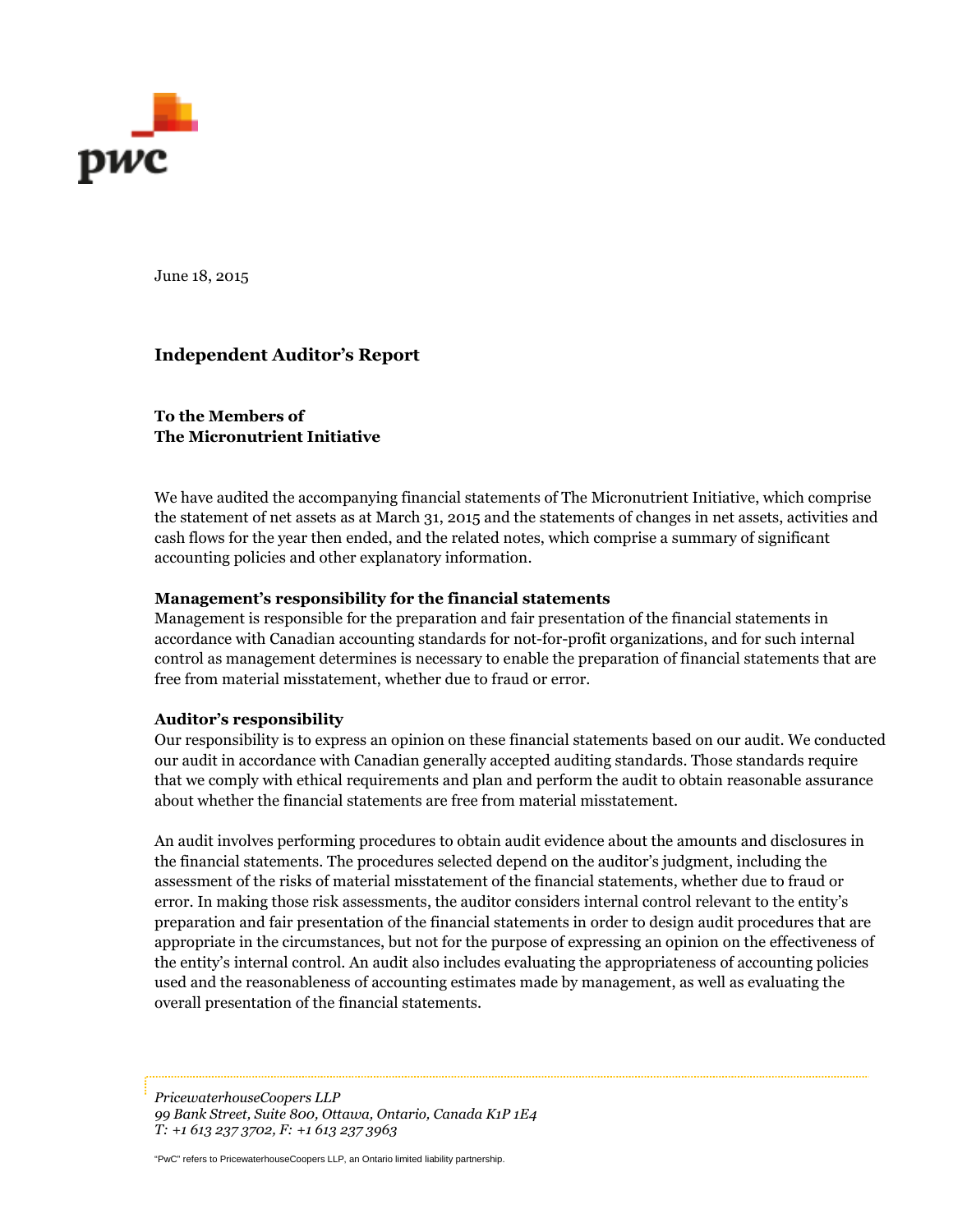

We believe that the audit evidence we have obtained is sufficient and appropriate to provide a basis for our audit opinion.

### **Opinion**

In our opinion, the financial statements present fairly, in all material respects, the financial position of The Micronutrient Initiative as at March 31, 2015, and the results of its operations and its cash flows for the year then ended in accordance with Canadian accounting standards for not-for-profit organizations.

Pricewaterhouse Coopers LLP

**Chartered Professional Accountants, Licensed Public Accountants**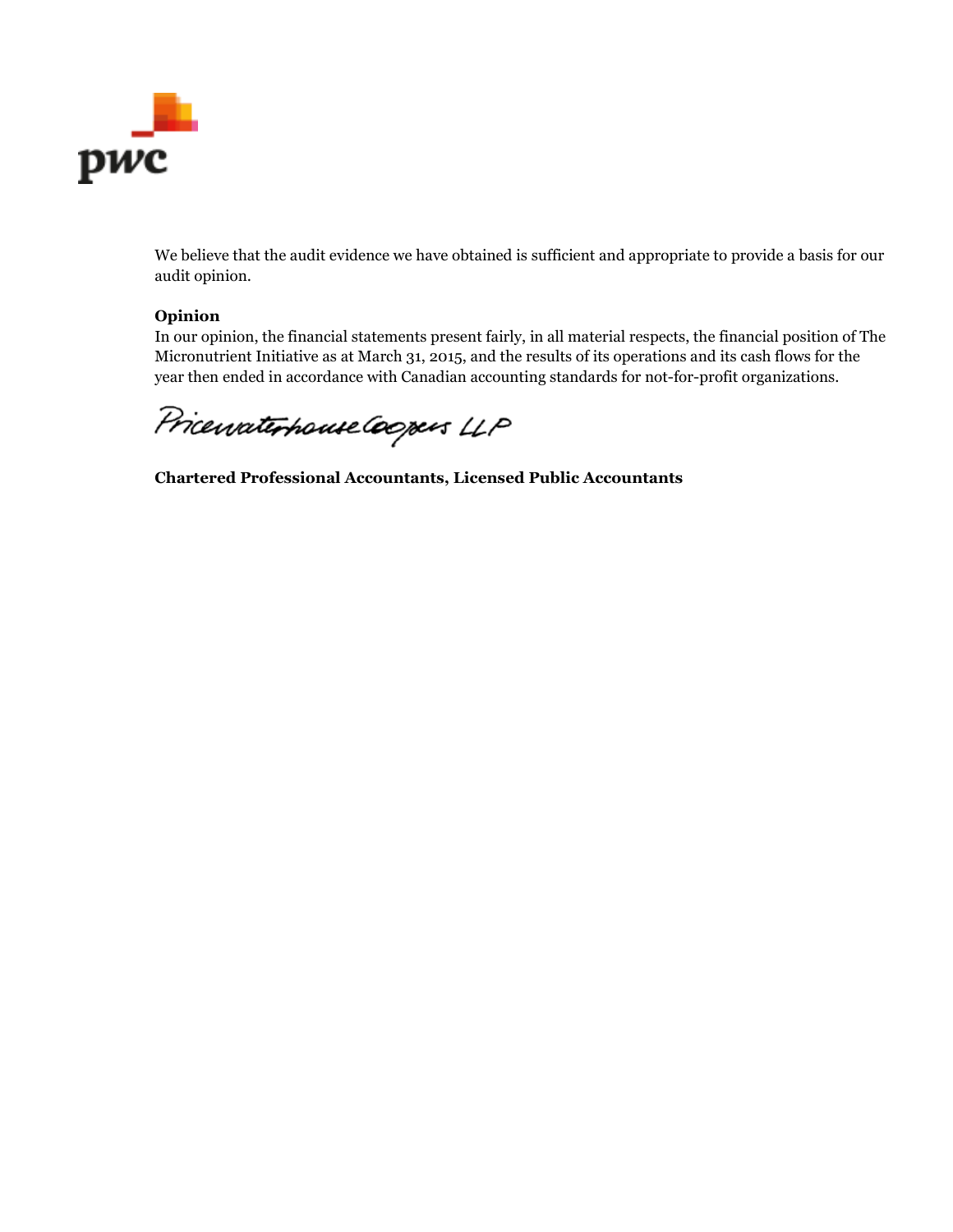### Statement of Net Assets

As at March **31, 2015**

 $\bar{\mathcal{A}}$ 

 $\bar{\bar{\nu}}$ 

(expressed in US dollars)

|                                                                                                                        | 2015<br>\$                            | 2014<br>\$                            |
|------------------------------------------------------------------------------------------------------------------------|---------------------------------------|---------------------------------------|
| <b>Assets</b>                                                                                                          |                                       |                                       |
| <b>Current assets</b><br>Cash<br>Amounts receivable<br>Prepaid expenses                                                | 59,665,738<br>1,261,419<br>643,358    | 34,073,010<br>1,275,565<br>680,546    |
|                                                                                                                        | 61,570,515                            | 36,029,121                            |
| Capital assets (note 3)                                                                                                | 361,462                               | 483,766                               |
|                                                                                                                        | 61,931,977                            | 36,512,887                            |
| Liabilities                                                                                                            |                                       |                                       |
| <b>Current liabilities</b><br>Accounts payable and accrued liabilities (note 5)<br>Deferred project contracts (note 6) | 2,048,405<br>52,472,632<br>54,521,037 | 2,439,897<br>26,067,236<br>28,507,133 |
| Lease inducement                                                                                                       | 46,376                                | 86,083                                |
|                                                                                                                        | 54, 567, 413                          | 28,593,216                            |
| <b>Net Assets</b>                                                                                                      | 7,364,564                             | 7,919,671                             |
| Net assets are comprised of:<br>Unrestricted<br>Cumulative translation adjustment                                      | 7,455,684<br>(91, 120)<br>7,364,564   | 6,951,297<br>968,374<br>7,919,671     |

Approyed by the Board of Directors < l U V \_Director \_ Director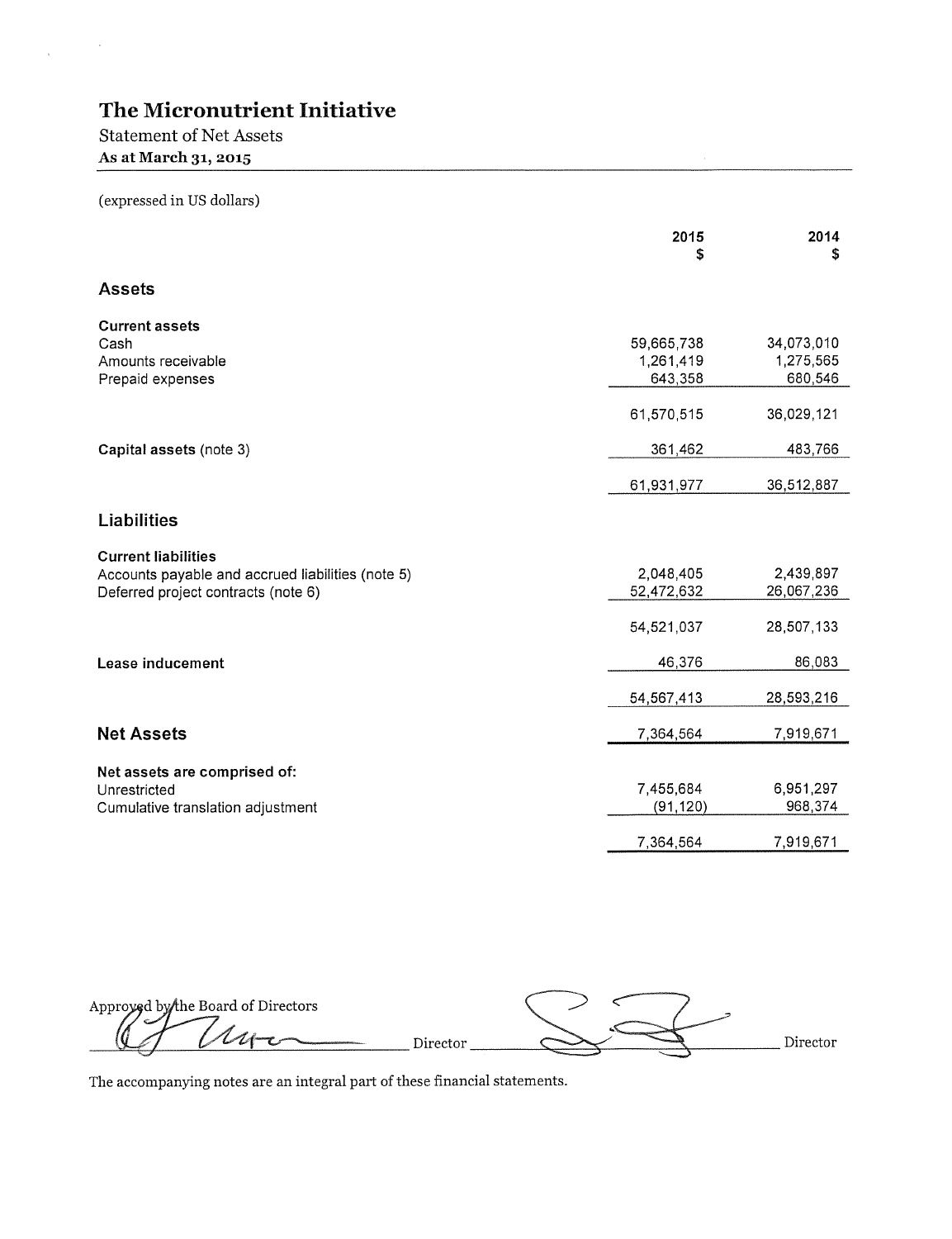Statement of Changes in Net Assets **For the year ended March 31, 2015**

### (expressed in US dollars)

|                                    | <b>Unrestricted</b><br>\$ | <b>Cumulative</b><br>translation<br>adjustment<br>\$ | <b>Total</b><br>\$ |
|------------------------------------|---------------------------|------------------------------------------------------|--------------------|
| <b>Balance - Beginning of year</b> | 6,951,297                 | 968,374                                              | 7,919,671          |
| Net revenue for the year           | 504,387                   |                                                      | 504,387            |
| Translation adjustment             |                           | (1,059,494)                                          | (1,059,494)        |
| <b>Balance – End of year</b>       | 7,455,684                 | (91, 120)                                            | 7,364,564          |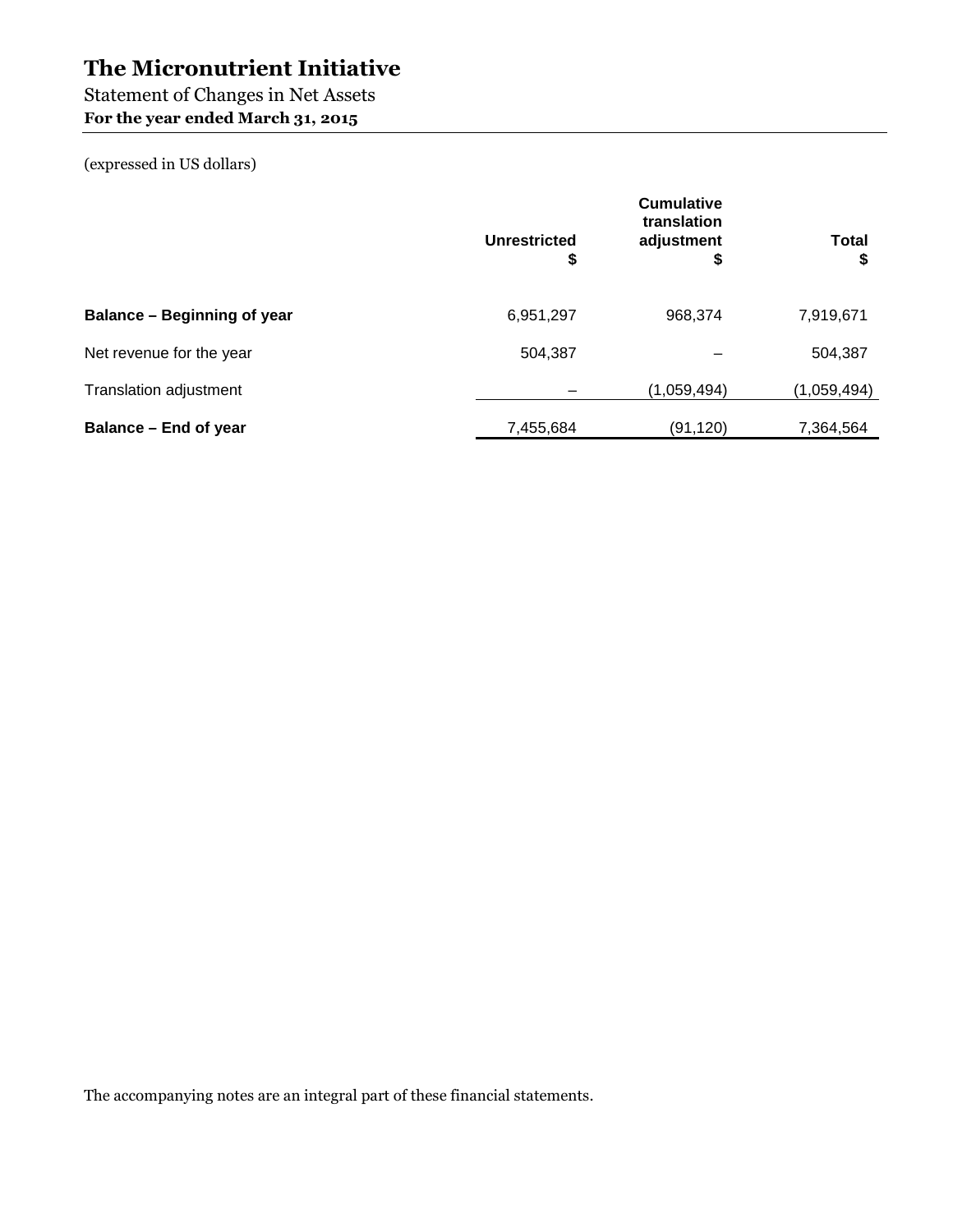### Statement of Activities **For the year ended March 31, 2015**

### (expressed in US dollars)

|                                            | 2015<br>\$ | 2014<br>\$ |
|--------------------------------------------|------------|------------|
| <b>Revenues</b>                            |            |            |
| Contracts (note 6)                         | 50,628,573 | 53,034,894 |
| Other income (note 7)                      | 478,175    | 189,830    |
|                                            | 51,106,748 | 53,224,724 |
| <b>Expenses</b>                            |            |            |
| <b>Program activities</b>                  |            |            |
| Program interventions (note 8)             | 37,745,526 | 40,549,080 |
| Vitamin and mineral supplement procurement | 9,512,948  | 9,190,683  |
|                                            | 47,258,474 | 49,739,763 |
| <b>Management and administration</b>       |            |            |
| Salaries and benefits                      | 2,151,595  | 2,159,686  |
| Professional and advisory services         | 383,275    | 251,330    |
| Information technology services            | 111,068    | 117,109    |
| Office rent and utilities                  | 247,939    | 245,020    |
| Operational travel                         | 115,761    | 159,862    |
| Communications                             | 49,853     | 51,300     |
| General                                    | 226,774    | 252,698    |
| Amortization                               | 57,622     | 74,383     |
|                                            | 3,343,887  | 3,311,388  |
| <b>Total expenses</b>                      | 50,602,361 | 53,051,151 |
| Net revenue for the year                   | 504,387    | 173,573    |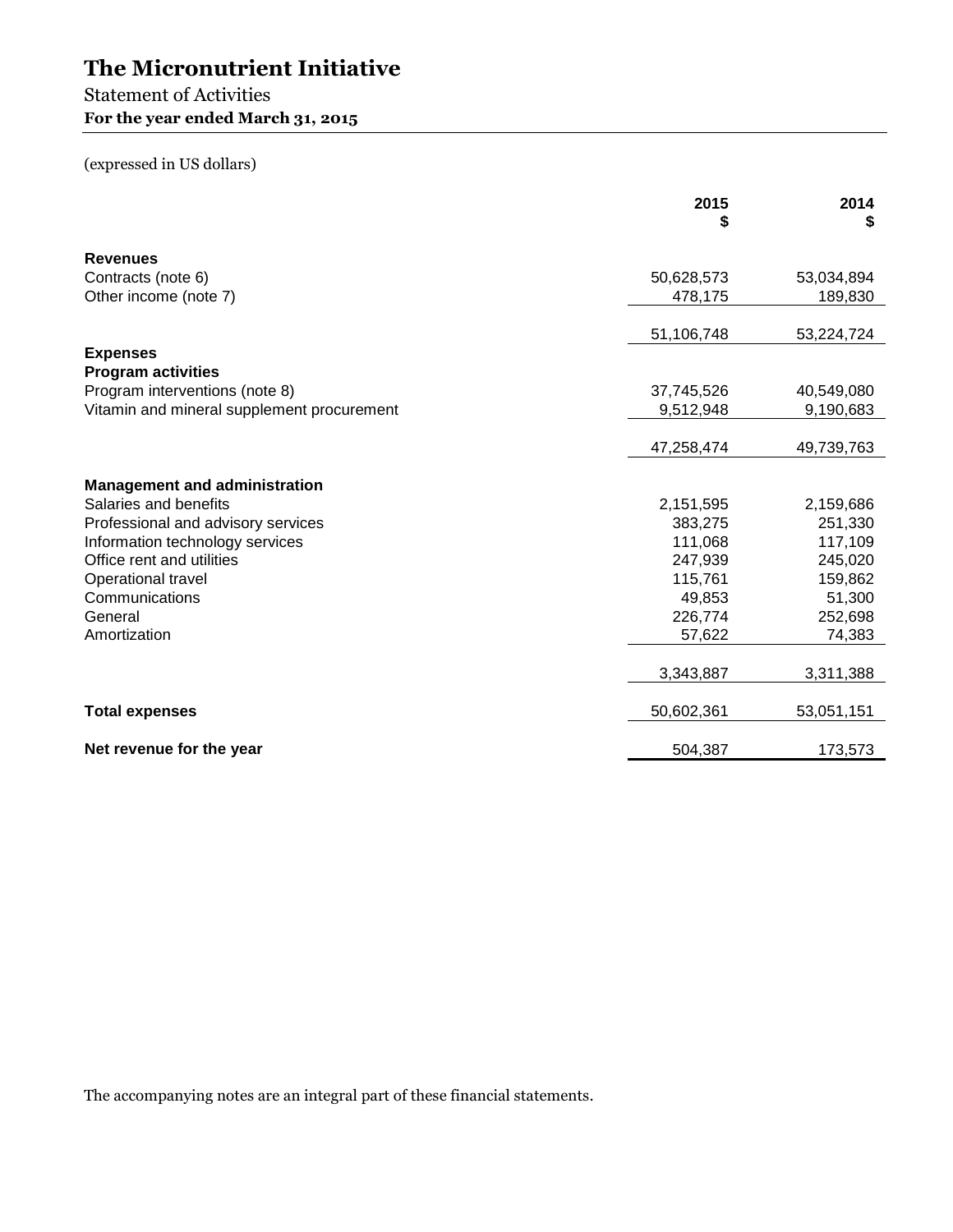Statement of Cash Flows **For the year ended March 31, 2015**

(expressed in US dollars)

|                                                                        | 2015<br>\$              | 2014<br>\$         |
|------------------------------------------------------------------------|-------------------------|--------------------|
| Cash flows provided by (used in)                                       |                         |                    |
| <b>Operating activities</b>                                            |                         |                    |
| Net revenue for the year                                               | 504,387                 | 173,573            |
| Items not affecting cash -<br>Amortization                             | 154,078                 | 180,716            |
| Amortization of lease inducement                                       | (31, 972)               | (34, 565)          |
| Loss on disposal of capital assets                                     | 29,716                  | 11,079             |
| Net change in non-cash working capital items -                         |                         |                    |
| Amounts receivable                                                     | (164, 952)              | (69, 223)          |
| Prepaid expenses                                                       | (55,037)                | (62,032)           |
| Accounts payable and accrued liabilities<br>Deferred project contracts | (89, 847)<br>33,063,774 | 528,532<br>514,533 |
|                                                                        |                         |                    |
|                                                                        | 33,410,147              | 1,242,613          |
| <b>Investing activities</b>                                            |                         |                    |
| Purchase of capital assets                                             | (131, 447)              | (57, 205)          |
| Proceeds from sale of capital assets                                   | 15,167                  |                    |
|                                                                        | (116, 280)              | (57, 205)          |
| Effect of foreign exchange on cash                                     | (7,701,139)             | (2,937,178)        |
| Net change in cash for the year                                        | 25,592,728              | (1,751,770)        |
| Cash - Beginning of year                                               | 34,073,010              | 35,824,780         |
| Cash - End of year                                                     | 59,665,738              | 34,073,010         |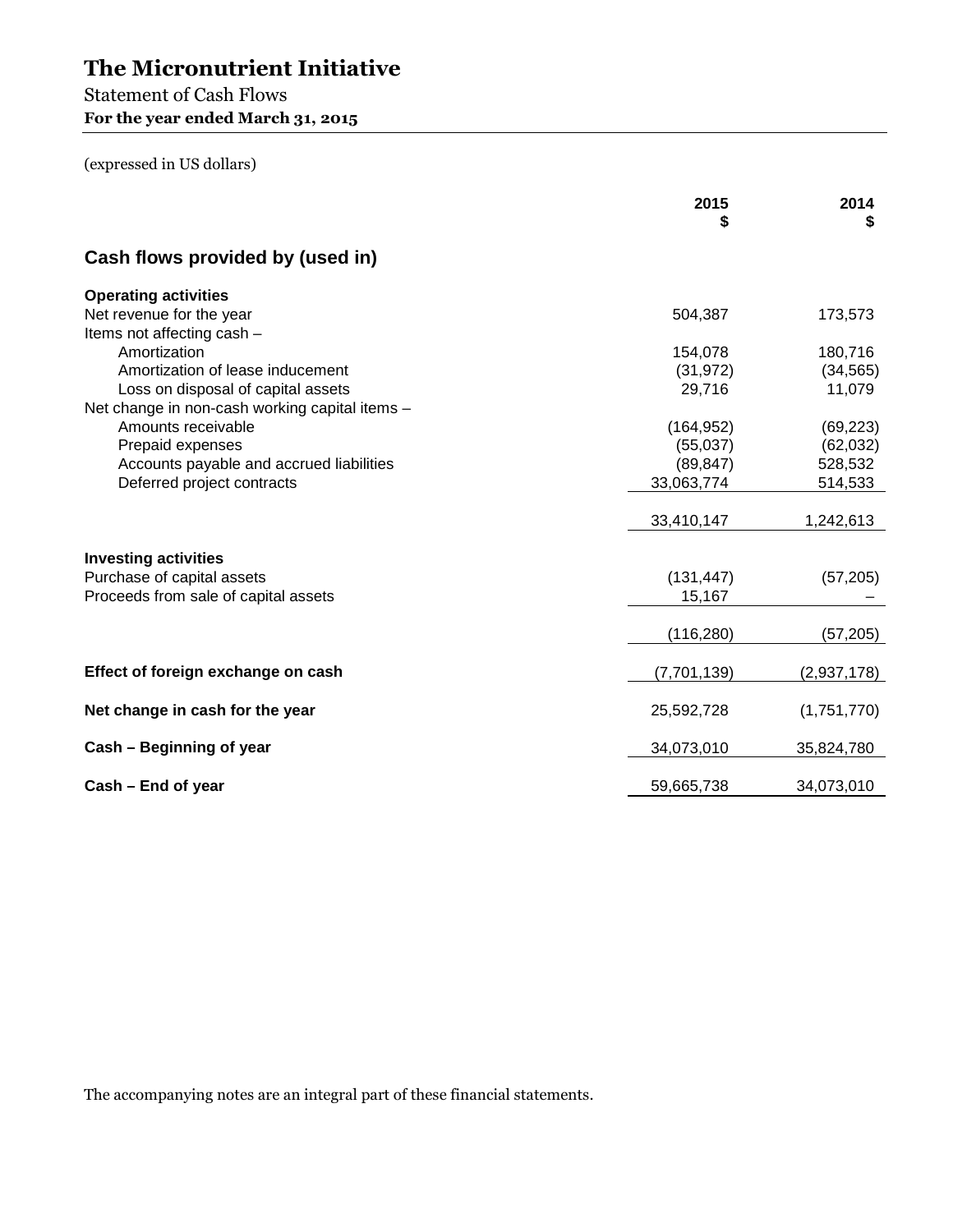Notes to Financial Statements **March 31, 2015**

(expressed in US dollars)

### **1 Purpose of the Organization**

The Micronutrient Initiative ("the Organization") was incorporated on July 4, 2001, without share capital, under Part II of the *Canada Corporations Act*. The Organization was continued under the *Canada Not-forprofit Corporations Act* on September 30, 2014. The Organization is a non-profit organization, as defined under subsection 149(1)(l) of the *Income Tax Act*, and as such is exempt from income taxes.

The primary objectives of the Organization are to:

- initiate and stimulate national actions to eliminate micronutrient malnutrition, assuring universal coverage and sustained impact;
- introduce and expand food fortification and dietary supplementation programs in areas of greatest need;
- advance global ability to address iron deficiency anaemia; and
- encourage international development efforts to alleviate the burden of micronutrient malnutrition.

These objectives are achieved through the funding of external projects with like goals.

### **2 Significant accounting policies**

### **Basis of presentation**

These financial statements are prepared in accordance with Canadian accounting standards for not-for-profit organizations and include the assets, liabilities and results of operations of the Organization's Canadian operations and its 13 (2014 – 13) foreign country offices (Afghanistan, Bangladesh, Bolivia, Burkina Faso, Ethiopia, India, Indonesia, Kenya, Nepal, Niger, Nigeria, Pakistan and Senegal).

### **Use of estimates**

The preparation of financial statements in conformity with Canadian accounting standards for not-for-profit organizations requires management to make estimates and assumptions that affect the reported amounts of assets and liabilities and disclosure of contingent assets and liabilities at the dates of the financial statements and the reported amounts of revenues and expenses during the reporting periods. Actual results could differ from these estimates.

### **Foreign currency translation**

Revenues and expenses in foreign currencies are translated into Canadian dollars (the measurement currency) at the rate of exchange in effect on the transaction date. Monetary assets and liabilities denominated in foreign currencies are translated at the rate of exchange in effect at year-end. Gains and losses resulting from the remeasurement of these amounts are reflected in net revenue for the year. Non-monetary assets and liabilities and any related amortization of such items are translated at the historical exchange rates.

The accounts are then translated into US dollars (the reporting currency) using the current rate method.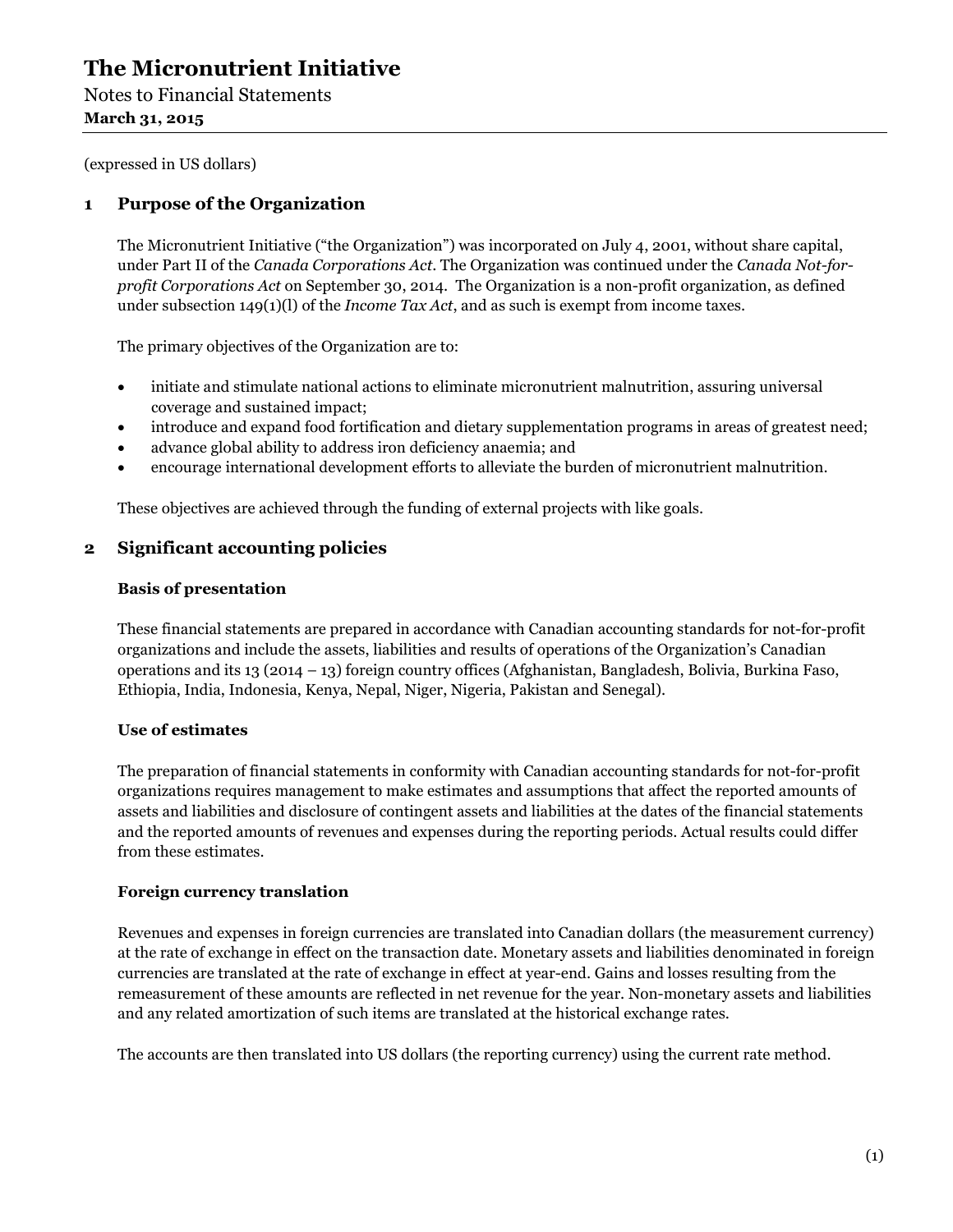Notes to Financial Statements **March 31, 2015**

(expressed in US dollars)

Under the current rate method, revenues and expenses are translated into the reporting currency using the rates in effect at the dates of the transactions and assets and liabilities are translated using the exchange rate at the end of the year. Exchange gains and losses arising from these transactions are reflected in net assets as a cumulative translation adjustment.

#### **Revenue recognition**

The Organization follows the deferral method of accounting for contributions.

Contract revenue is recognized when matching expenditures have been incurred on specific projects or when amounts are received or receivable if there are no specific restrictions on the amount. Revenue relating to specific projects extending beyond the end of the year is deferred to the extent that matching expenditures have not been incurred.

The terms of contribution agreements with funding agencies allows them to conduct audits to ensure project expenditures are in accordance with terms and conditions of the funding agreement. Ineligible expenditures, if any, may result in the Organization reimbursing a portion of the funding. Management believes that the Organization has incurred no material ineligible expenditures, and has, therefore, not recorded any liability for reimbursement.

Contributions-in-kind are recorded as revenue and program activities expense at fair value.

#### **Capital assets**

Capital assets are initially recorded at cost and are then amortized over their estimated useful service lives at the following annual rates:

| Computer equipment     | Declining balance | 30%                        |
|------------------------|-------------------|----------------------------|
| Office equipment       | Declining balance | 20%                        |
| Software               | Declining balance | $100\%$                    |
| Leasehold improvements | Straight line     | Over the term of the lease |

Capital assets acquired in the year (with the exception of leasehold improvements) are amortized at one-half the annual rate.

Capital assets acquired for direct use in projects are expensed in the year of acquisition.

#### **Lease inducements**

Lease inducements are amortized on a straight-line basis over the life of the lease.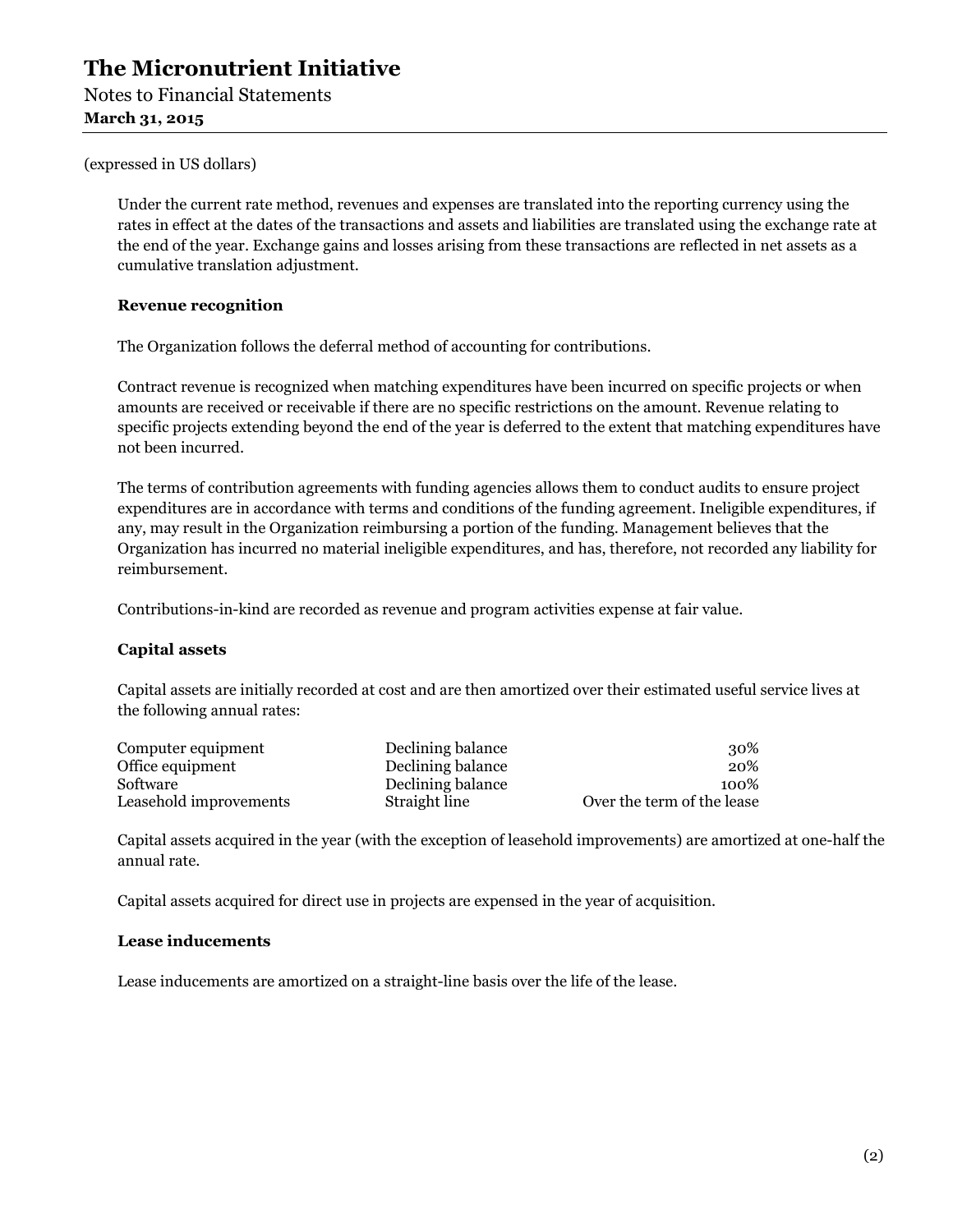Notes to Financial Statements

### **March 31, 2015**

(expressed in US dollars)

### **3 Capital assets**

|                        |           |                    | 2015       |
|------------------------|-----------|--------------------|------------|
|                        |           | <b>Accumulated</b> |            |
|                        | Cost      | amortization       | <b>Net</b> |
|                        | \$        | 5                  | S          |
| Computer equipment     | 339,702   | 281,215            | 58,487     |
| Office equipment       | 487,961   | 353,499            | 134,462    |
| Software               | 164,149   | 164,149            |            |
| Leasehold improvements | 553,858   | 385,345            | 168,513    |
|                        |           |                    |            |
|                        | 1,545,670 | 1,184,208          | 361,462    |
|                        |           |                    |            |
|                        |           |                    | 2014       |
|                        |           | <b>Accumulated</b> |            |
|                        | Cost      | amortization       | <b>Net</b> |
|                        | \$        | S                  | \$         |
| Computer equipment     | 445,388   | 368,609            | 76,779     |
| Office equipment       | 643,502   | 450,011            | 193,491    |
| Software               | 190,966   | 190,966            |            |
| Leasehold improvements | 712,162   | 498,666            | 213,496    |
|                        |           |                    |            |
|                        | 1,992,018 | 1,508,252          | 483,766    |

### **4 Financial instruments**

Cash denominated in foreign currencies amounts to \$2,373,792 (2014 – \$5,131,081), of which \$1,680,198 (2014 – \$4,495,392) is denominated in US dollars.

Amounts receivable denominated in foreign currencies amount to \$999,950 (2014 – \$1,117,097). Accounts payable and accrued liabilities denominated in foreign currencies amount to \$1,364,098 (2014 – \$1,320,591).

### **5 Government remittances**

Government remittances (payroll withholding taxes) of  $$48,283$  (2014 –  $$57,873$ ) are included in accounts payable and accrued liabilities.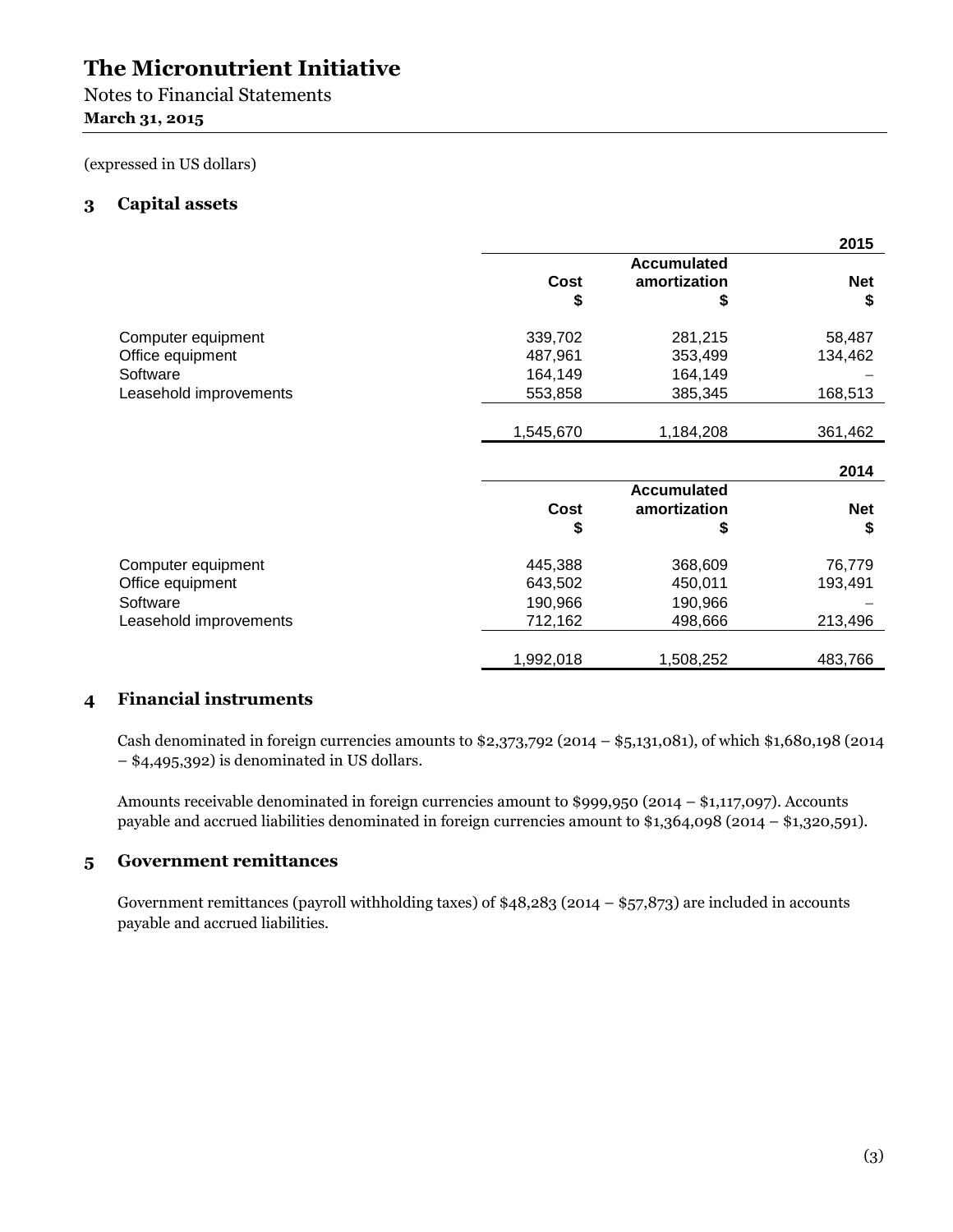Notes to Financial Statements **March 31, 2015**

(expressed in US dollars)

### **6 Deferred project contracts and contract revenue**

|                               | DFATD*<br>\$  | Other<br>S  | 2015         | 2014         |
|-------------------------------|---------------|-------------|--------------|--------------|
| Balance - Beginning of year   | 22,976,614    | 3,090,622   | 26,067,236   | 27,814,008   |
| Current year contributions    | 79,037,499    | 4,654,848   | 83,692,347   | 53,549,428   |
| Revenue recognized            | (45,673,053)  | (4,955,520) | (50,628,573) | (53,034,894) |
| <b>Translation adjustment</b> | (6, 295, 154) | (363,224)   | (6,658,378)  | (2,261,306)  |
| Balance - End of year         | 50,045,906    | 2,426,726   | 52,472,632   | 26,067,236   |

\* Department of Foreign Affairs, Trade and Development Canada

Contract revenue includes  $$85,923$  (2014 –  $$nil)$  of contributions-in-kind.

### **7 Other income**

Included in other income is \$509,951 (2014 – \$649,345) of interest income earned on cash and short-term investments.

### **8 Program interventions**

|                                    | 2015<br>\$ | 2014       |
|------------------------------------|------------|------------|
| Vitamin A interventions            | 7,084,961  | 9,238,284  |
| Iron interventions                 | 3,782,214  | 5,313,901  |
| lodine interventions               | 4,476,028  | 5,492,355  |
| Zinc interventions                 | 8,061,893  | 11,075,416 |
| Acute malnutrition interventions   | 5,857,639  | 2,504,223  |
| Community based MNCH interventions | 4,063,576  | 4,425,906  |
| Other interventions                | 4,419,215  | 2,498,995  |
|                                    | 37,745,526 | 40,549,080 |

### **9 Significant influence**

The Organization exercises significant influence over The Micronutrient Initiative India Trust ("the Trust") through Board of Trustees representation. The Trust was established in 2006 as a public and charitable trust in India. Its purpose is to reduce poverty, hunger and malnutrition, improve maternal and child health, and contribute overall to survival, education and development of children in India. The Micronutrient Initiative name has been licensed to the Trust for non-exclusive use in India. The board of the Trust has approved its wind up as of March 31, 2015.